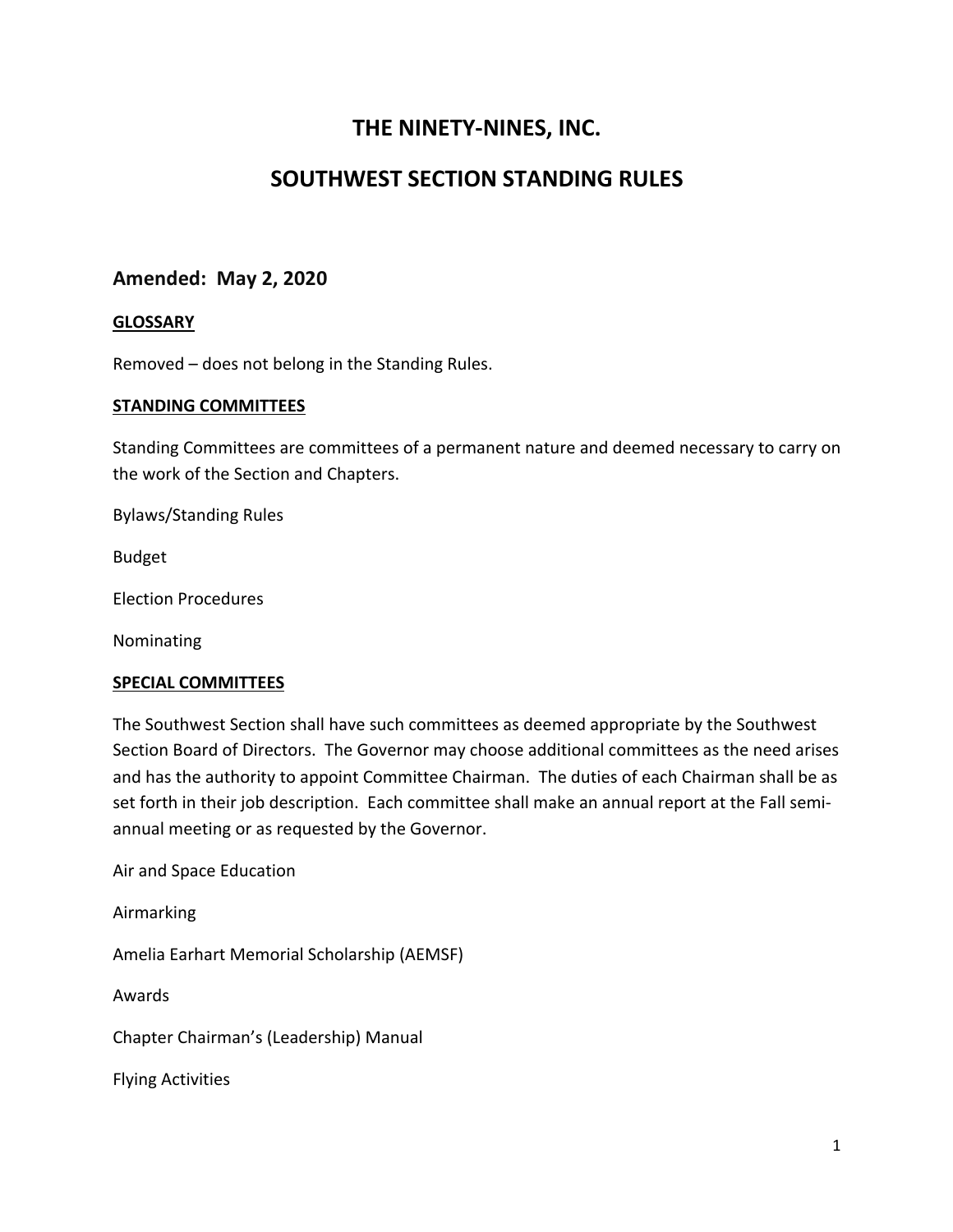| Forest of Friendship                               |
|----------------------------------------------------|
| Fundraising                                        |
| Historian                                          |
| Legislative                                        |
| National Intercollegiate Flying Association (NIFA) |
| Oral History                                       |
| <b>Pilot Careers</b>                               |
| Professional Pilot Leadership Initiative (PPLI)    |
| <b>Public Relations</b>                            |
| Scholarships (other than AEMSF)                    |
| <b>Sister Sections</b>                             |
| <b>Student Pilot Member</b>                        |
| Southwesterly                                      |
| Website                                            |
| Woman Pilot of the Year (WPOY)                     |
| <b>Young Eagles</b>                                |

### **FINANCIAL**

Funds of the Section may be withdrawn by a draft bearing the signature of either the Treasurer or the Governor, or electronically through online banking. Online banking access will be limited to the Treasurer and the Governor. Access and passwords is officer specific and will not be shared.

Debit cards may be held by the Treasurer and Governor. Debit cards may be used to facilitate ATM deposits, banking identification and approved vendor payments.

Any budgeted expenditure over \$500 requires the Governor's approval either written or via email.

Any unbudgeted expenditure requires the Southwest Section Board of Directors approval.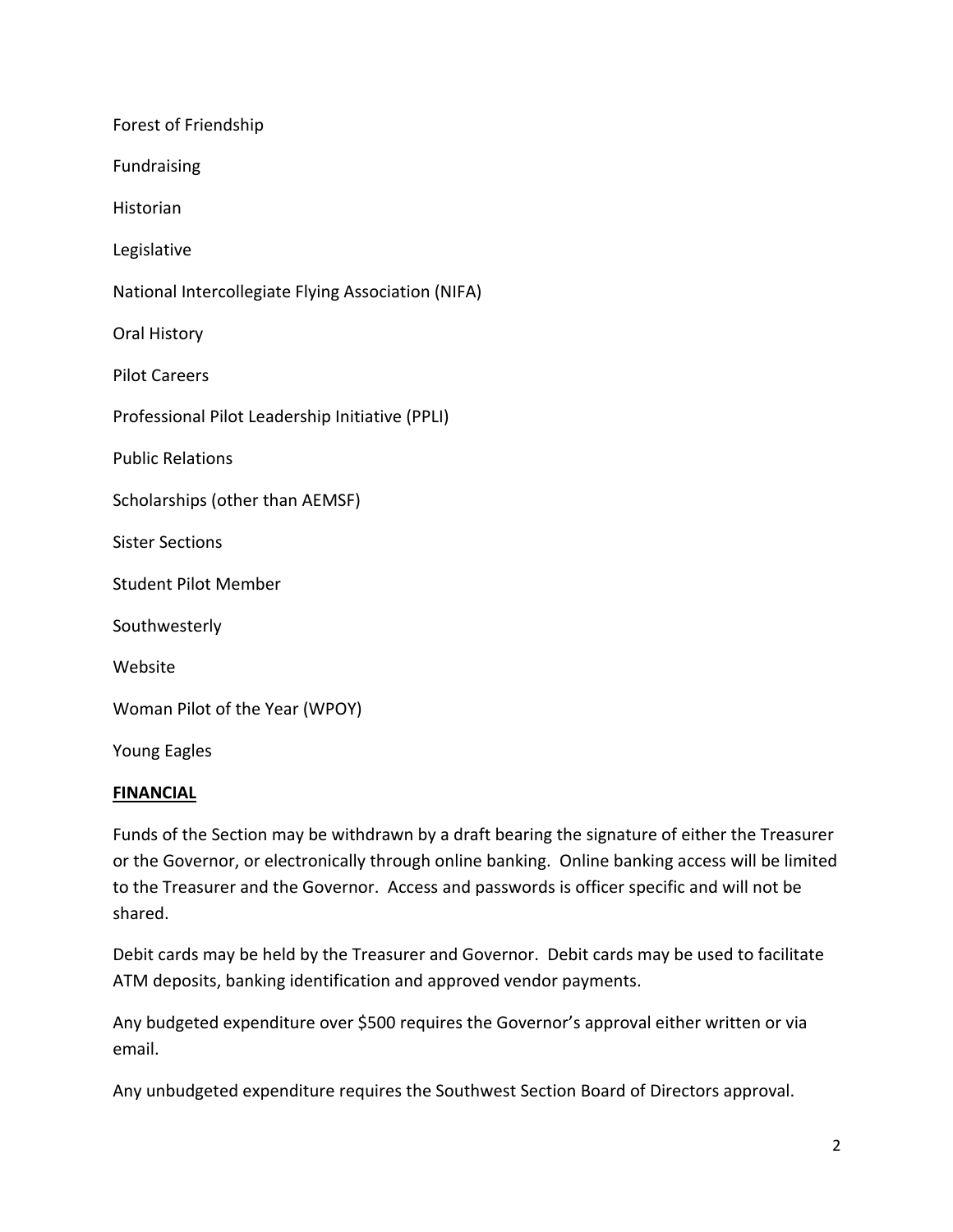# *Wire transfer requests over \$500 shall be confirmed by the Section Governor.*

The Budget committee shall be chaired by the Treasurer of the Section and consist of two (2) other members appointed by the Governor.

All reimbursements shall be submitted to the Treasurer for payment within ten (10) days and in no case later than June 15 for the fiscal year ending May 31.

## **MEETINGS**

The Registration Committee for a section meeting shall verify the eligibility of delegates as set forth in the Standard Operating Procedures.

The Governor shall prepare and distribute delegate slips to all delegates at the conclusion of each semi-annual meeting.

## **NOMINATION AND ELECTION**

A Declaration of Intent to Seek Election for a Section elective position shall be made available by contacting the Nominating Committee Chairman. The Declaration of Intent can also be acquired from the Southwest Section website.

The Declaration of Intent to Seek Election shall be returned to the Nominating Committee Chairman by January 15 and shall be endorsed by the candidate's Chapter Chairman. If the candidate's Chapter Chairman is unable to endorse the Intent, two (2) other Chapter Chairmen can sign the Declaration of Intent to Seek Election.

Candidates shall be listed in the order in which their Intent to Seek Election forms are postmarked, time stamped or received. Candidate bios will be available on the Southwest Section website. Bios will also be available by contacting the Nominating Committee Chairman.

Each Section or Chapter may choose their own election company as long as it meets The Ninety-Nines specifications for electronic elections.

On or before March 1, the Southwest Section membership shall receive a paper or electronic ballot with names of all eligible candidates.

The date for the return of the ballot (paper or electronic) shall be April 1 and shall be indicated so on the ballot. After this date the ballot shall be considered void. All ballots shall be tallied by April 15.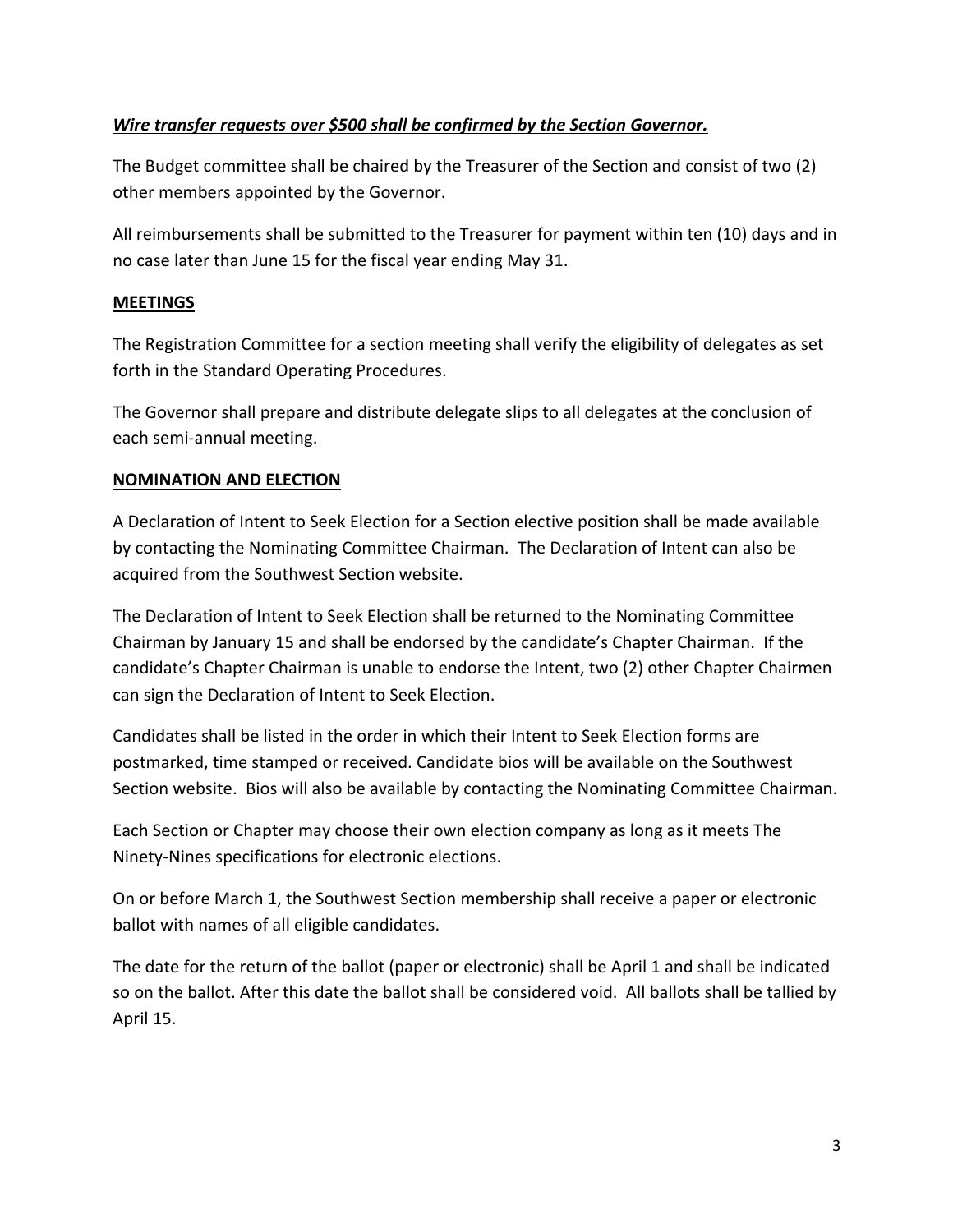The candidates receiving the highest number of votes for each office shall be elected. The Governor will notify all candidates of the election results. The winning candidates shall be installed at the end of the Spring Section Business Meeting.

The use and duties of a service provider with respect to an electronic or hybrid election are as outlined in the International Standing Rules.

## **NOMINATING COMMITTEE**

Only one (1) member per Chapter may be a candidate for the Nominating Committee.

Any member of the Nominating Committee is eligible to declare an Intent to Seek Election for a Board position.

The Nominating Committee shall consist of the five (5) candidates receiving the most votes. Of the five (5), the candidate receiving the greatest number of votes shall be the Chairman of the committee. If unable to serve in this capacity, the Chairmanship will go to the candidate having the next greatest number of votes.

## **ELECTION PROCEDURES COMMITTEE**

The Chairman is appointed by the Governor with the approval of the Southwest Section Board of Directors and shall work with the Nominating Committee and Service Provider on ballot format, electronic balloting for elections, tabulation and notification of election results to the Governor.

### **AMENDMENTS**

Amendments to these Standing Rules may be made by:

The SWS Board of Directors may amend the Standing Rules between semi-annual meetings. To semi-annual meeting with previous notice and majority vote.

A vote of the membership at a semi-annual meeting, providing the proposal was submitted to the Section Bylaws/Standing Rules Committee and with at least 60-days' notice to the membership.

Recommendation of a proposed amendment by the Section Bylaws/Standing Rules Committee.

In accordance with the most recent edition of Robert's Rules of Order, Newly Revised.